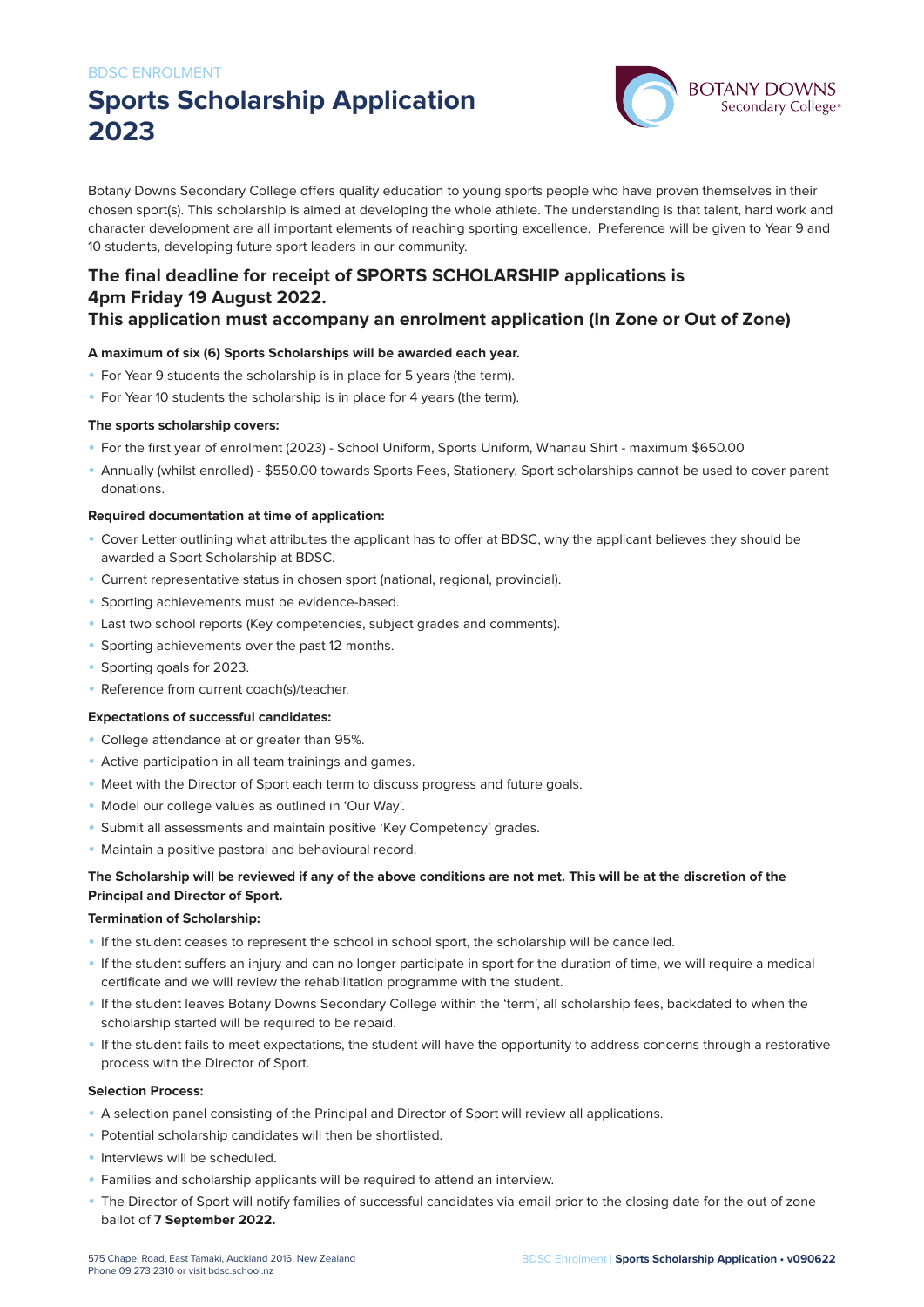### BDSC ENROLMENT **Sports Scholarship Application 2023**



### **ADMIN USE ONLY**

| Date Received               |    | <b>Data File Entered</b> |  |
|-----------------------------|----|--------------------------|--|
| Year Level in 2023 (circle) | 10 | Scanned                  |  |

**If you have any enquiries,** contact our Director of Sport Mr Karl McLennan on 09 273 2310 ext. 475, k.mclennan@bdsc.school.nz

| <b>Particulars of Student</b> |  |                                                                  |                              |  |                                             |                                                                       |
|-------------------------------|--|------------------------------------------------------------------|------------------------------|--|---------------------------------------------|-----------------------------------------------------------------------|
| Gender:                       |  | Male / Tāne                                                      |                              |  | Female / Wahine                             |                                                                       |
|                               |  | Gender diverse not further defined /<br>Ira tāngata kōwhiri kore |                              |  | Transgender male to female /<br>Whakawahine |                                                                       |
|                               |  | Transgender female to male /<br>Tangata ira tāne                 |                              |  |                                             | Gender diverse not elsewhere classified /<br>Ira tāngata kōwhiri kore |
| Legal Surname:                |  |                                                                  | Legal First Name:            |  |                                             |                                                                       |
| Middle Name(s):               |  |                                                                  | <b>Preferred First Name:</b> |  |                                             |                                                                       |
| Address:                      |  |                                                                  |                              |  |                                             |                                                                       |
|                               |  |                                                                  |                              |  |                                             |                                                                       |
|                               |  |                                                                  |                              |  |                                             | <b>POSTCODE</b>                                                       |
| <b>Student Email Address:</b> |  |                                                                  |                              |  |                                             |                                                                       |
| Home Phone:                   |  |                                                                  |                              |  |                                             |                                                                       |

### **Primary Caregivers**

### **This is the person legally responsible for the student, living at the same address as the student.**

It is Botany Downs Secondary College's expectation that all students will reside permanently with their natural parent(s) or Legal Guardian for the duration of the student's attendance at Botany Downs Secondary College.

Contact with parents and recording of student progress is conducted by email. Please complete the email section clearly.

| <b>CAREGIVER 1</b>       |                |  |
|--------------------------|----------------|--|
| Surname:                 | First Name:    |  |
| Relationship to Student: |                |  |
| Home Number:             | Mobile Number: |  |
| <b>Email Address:</b>    |                |  |
| <b>CAREGIVER 2</b>       |                |  |
| Surname:                 | First Name:    |  |
| Relationship to Student: |                |  |
| Home Number:             | Mobile Number: |  |
| Email Address:           |                |  |
|                          |                |  |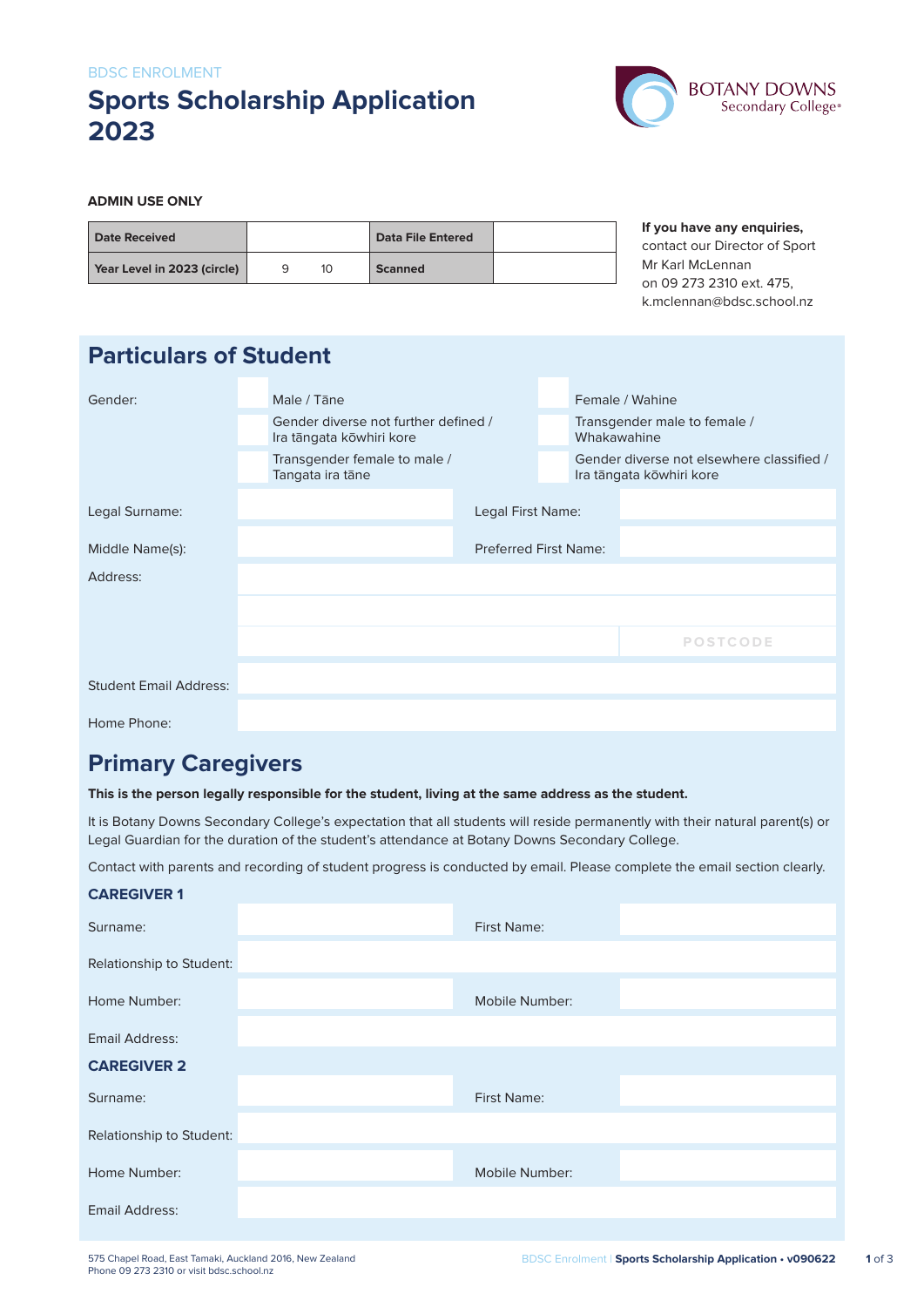## **Achievements/Goals**

Current representative status in chosen sport (national, regional or provincial):

Sporting achievements: (Provide evidence)

Sporting achievements over the past 12 months:

Sporting goals for 2023: